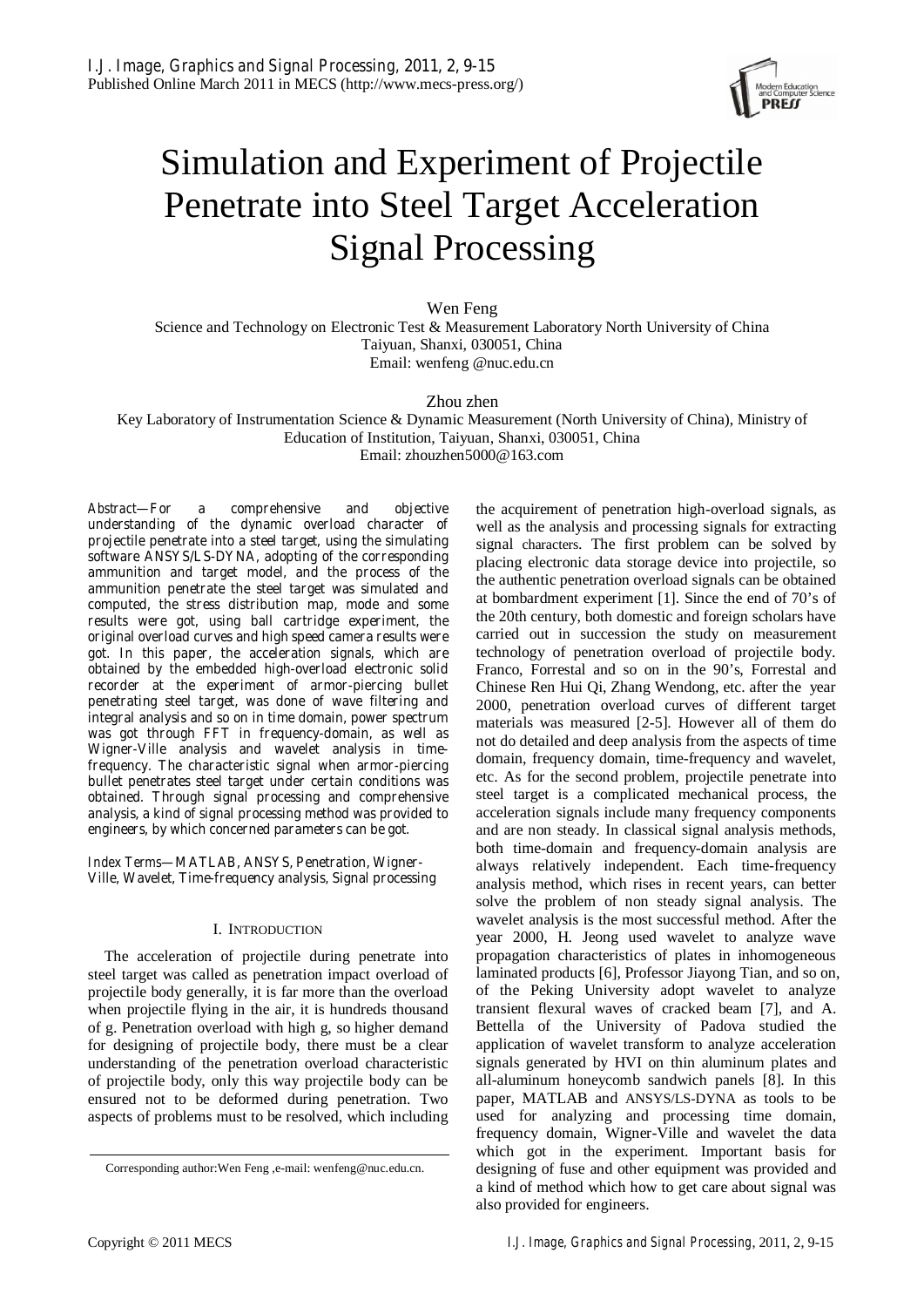## II. EXPERIMENT

Electronic data sensing overload recorder was fitted inside the projectile, through bombardment experiment to obtain acceleration signals of projectile penetrating steel target. The smoothbore gun of 107 mm was used to penetrate 921A steel target with width 26 mm at 420 m/s, and the steel target was constrained four sides with fasteners. Fig.1 is the profile section of the overall installation structure of warhead, sensor and recorder, in which is butt stock, is isolation cover, is head cover of the recorder, is the outside steel shell of the recorder, is hair felt, is the inside steel shell of the recorder, is bottom felt of the inside steel shell, is sensor, is projectile body and is foamed aluminum. Threaded connection was adopted between shell and buffer structure. And the sensor is piezoelectric and high overload acceleration transducer with metal packaging. M5 screw connection is the fixed joint on the rigid shell of the recorder. In order to reduce the impact failure of the recorder's circuit due to the overload of steel target penetrating, recorder is divided into inner and outer steel shell structures, also multi-buffer structure of different materials was adopted, and special measures of potting strengthening was taken on the circuit body.



Figure1. Installation profile chart of projectile and sensor recorder



Figure2. Schematic plan of experiment site layout

Fig.2 illustrates how the experiment site layout. After the armor-piercing bullet is fixed well, it is fired by the launching unit. Before launching, the recorder has enabled recording. After the projectile penetrates the steel target and flies several meters, it falls to the ground after hitting recovery plant. After experiment, the recorder is taken out, the data stored in the recorder was read out, the concerned waveform can be drawn through data processing by host computer software, and then data can be further analyzed and processed in detailed by MATLAB. The velocity can be got by high-speed camera. The come into velocity is 420 m/s and come out velocity is 269 m/s. Fig.3 is the photo of steel target before experiment and after experiment. Form this photo the hole into which penetrated by projectile is regular circular.



Figure3. The steel target before experiment and after experiment

## III. NUMERICAL SIMULATION

The model of the projectile penetrates into steel target is built with ANSYS. It is one half models because the original model is symmetrical. The unit is cm-g-us. The volume of the target board, the velocity of the projectile and the constraints of the target are conducted in accordance with the actual situation. The projectile hits target vertically. It makes reasonable approximation in modeling and parameter setting.



 Figure4. The simulation stress distribution map of Projectile penetrate into steel target

It is concluded from the stress distribution map as follow: (1) at the start of the 100us when the projectile penetrates into the target, the location of the sensor is not sensitive to the change of the acceleration. This is pretightening effect time of recorder and projectile.(2)In the process of the sensor begins to feel the change of the acceleration and the value achieves the maximum ,acceleration signal is not a linear relation.(3)When the acceleration signal achieves the maximum value that is the time the warhead ovoid parts completely penetrates into the steel target, the contact remains the friction between shell side and target board.(4)The acceleration in the acceleration-time process curve after 550us changes, which the reason is the shell put tail that is caused by the friction which is different between the shell side and target board.

 The vibration during projectile flying and penetrating has an impact to the acceleration signal. In order to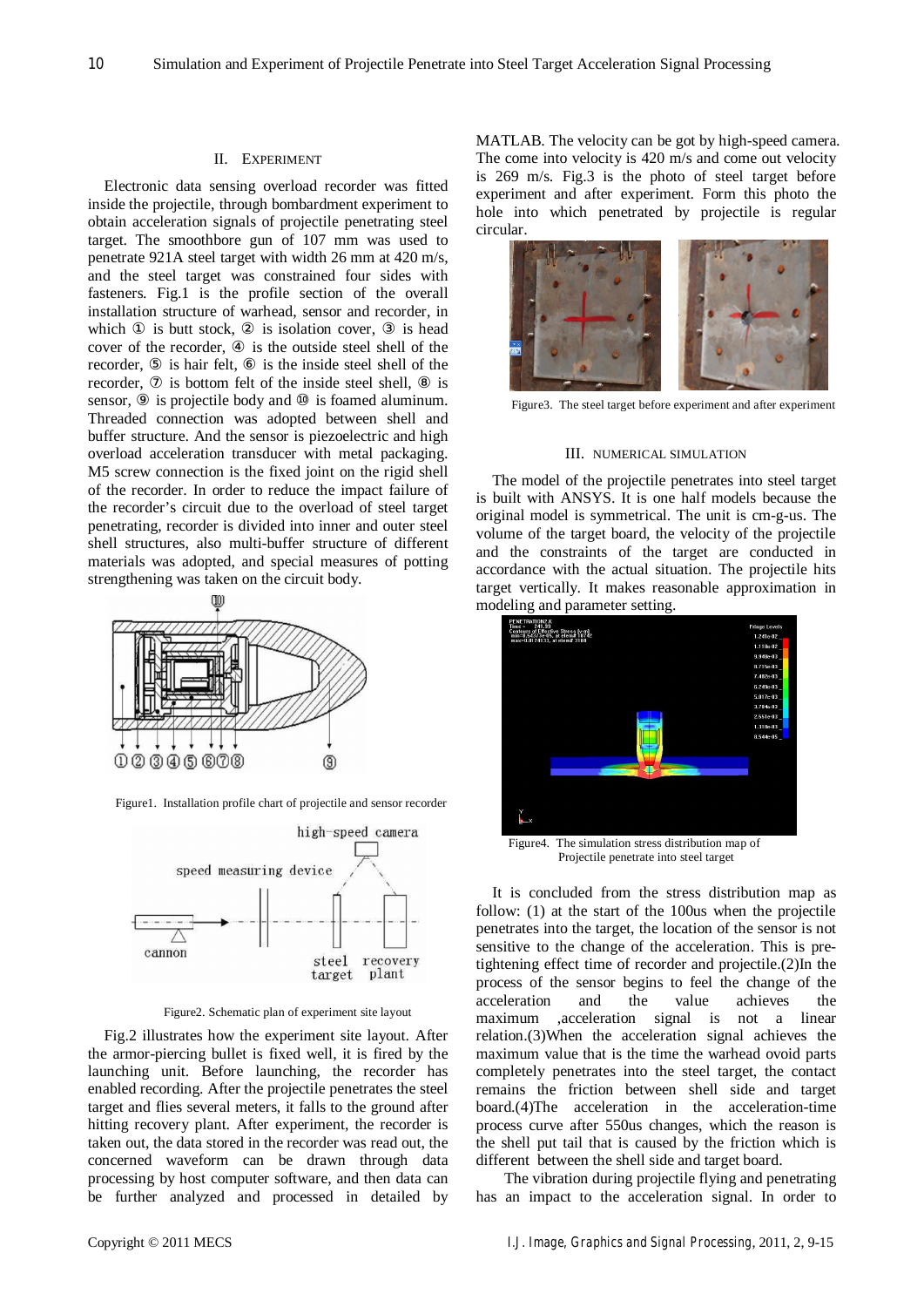simulate the state of the projectile in actual, model is made modal analysis with ANSYS and obtains the vibration frequency and the corresponding vibration model of the projectile in flight and penetration. As shown in table I.

 According to the analysis the frequency is 4.07 kHz. The projectile vibration is axial. It has impact on the acceleration signal. In order to eliminate the effect, filter cutoff frequency should be chosen above 11.4 kHz. The whole axial vibration and the bending vibration of the projectile greatly influence the acceleration signal. If the test target is different, the acceleration signal is different and filter cutoff frequency is different. So it should choose Suitable cut-off frequency in the process of data processing according to the model analysis and acceleration signal spectrum in order to obtain the actual frequency. It provides the reference for the projectile structure and the design of the fuse structural strength.

TABLE I. VIBRATION FREQUENCY AND CORRESPONDING VIBRATION MODEL

| step      |                      | $\overline{c}$       | 3                             |                      |
|-----------|----------------------|----------------------|-------------------------------|----------------------|
| mode      | Bending<br>vibration | Bending<br>vibration | Torsional<br>vibration        |                      |
| Frequency | 0.999kHz             | 0.999kHz             | 3.06kHz                       |                      |
| step      | 4                    | 5                    | 6                             |                      |
| mode      | Bending<br>vibration | Bending<br>vibration | Axial<br>overall<br>vibration |                      |
| Frequency | 3.98kHz              | 3.98kHz              | 4.07kHz                       |                      |
| step      |                      | 8                    | Q                             | 10                   |
| mode      | Bending<br>vibration | Bending<br>vibration | Torsional<br>vibration        | Bending<br>vibration |
| Frequency | 8.02kHz              | 8.03kHz              | 9.95kHz                       | 11.4kHz              |



Figure5. (a) The 6th axial overall vibration mode the resonant frequency is 4.07 kHz (b) The 10th Bending vibration mode resonant frequency is 11.4 kHz

Fig.5 (a) is the 6th axial overall vibration mode and the frequency is 4.07 kHz.

(b) is the 10th Bending vibration mode and frequency is 11.4 kHz.

# IV. SIGNAL PROCESSING AND DISCUSSING

## *A.Time-Domain Analysis*

The data was measured when projectile penetrating 921A steel target with width 26 mm, the initial velocity of the shell when it is ejaculated of the chamber is 420 m/s. The measured original time-domain overload curve is as shown in Fig.7. It can be known from the penetration curve that it takes shell about 0.32ms from touching target to out of target, and it takes the sensor 0.22 ms from its acceleration beginning to change up to the acceleration value arriving at its maximum, whose maximum peak overload arrives at recorder's range of  $3.0 \times 10^5$  g, and the top signal is partially cut off.



Figure6. The a-t curve of steel target penetration



Figure7.The v-t curve of first integral of original signal



Figure8. The s-t curve of quadratic integral of original signal

The v-t curve diagram, as shown in Fig.7, can be obtained through the first integral of the original signal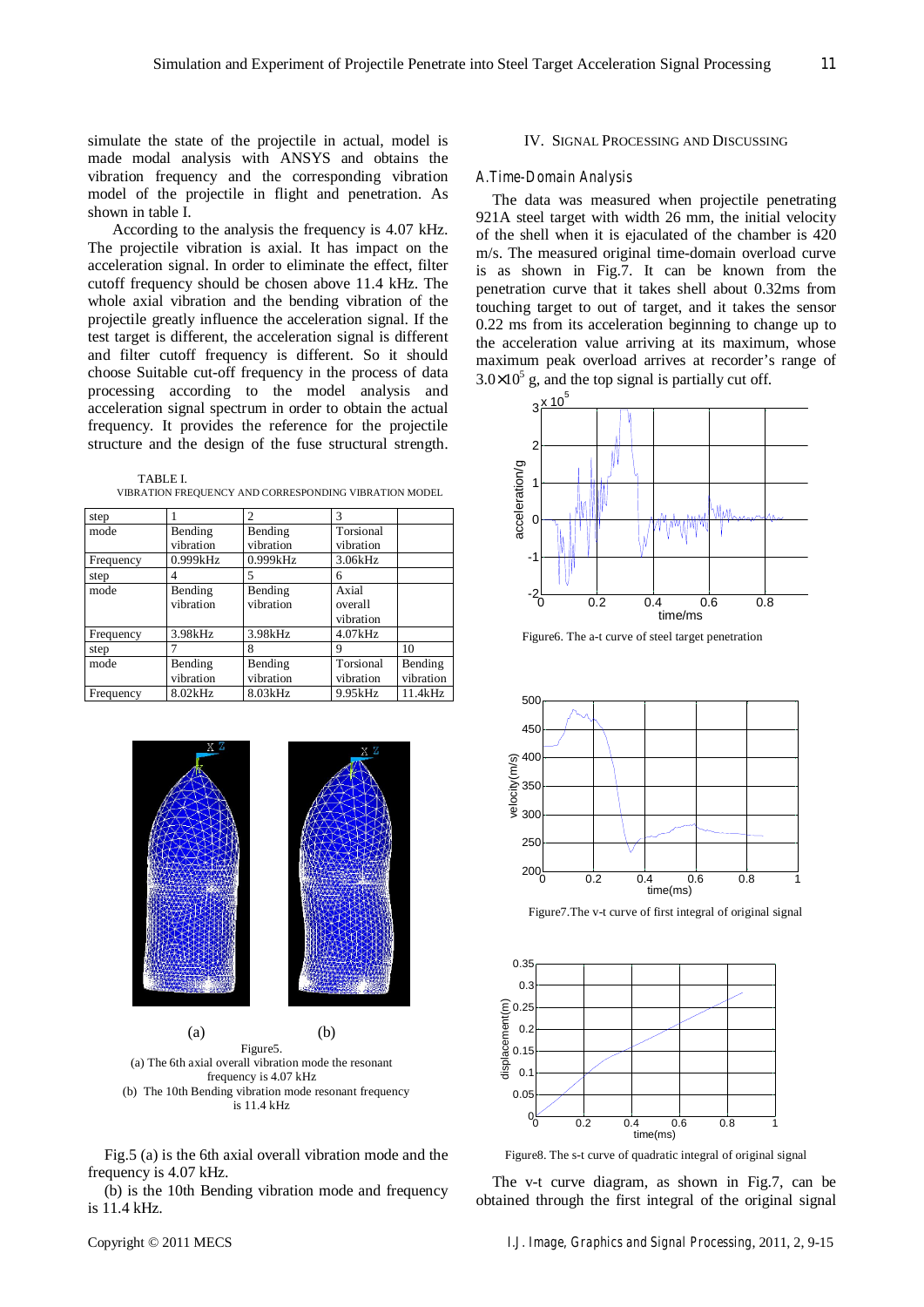overload curve as shown in Fig.6, with initial velocity of 420m/s. It can be known from Fig.7 that the velocity after target penetrating is 261m/s, close to the actually measured 269m/s. And the uprising part of this figure is obtained through the integral of measured negative acceleration as shown in Fig.7, caused by the relative motion of buffering between the threaded connection, which is adopted between the sensor and the projectile body, and a layer of aluminum. The s-t curve diagram as shown in Fig.8 can be obtained through quadratic integral of the overload curve. It can be known from Fig.8 that the axial displacement of the sensor in the shell in this period of time is 28cm, close to the length of the shell head of 30 cm. Analysis of waveform characteristics which are recorded in this experiment, as well as both v-t and s-t curves by integral, it shown that the solid recorder has completely recorded the overload signal in this test, and the test results analyzed in time domain fit close to the practical situation.

#### *B.Frequency-Domain Analysis*

The power spectral analysis similar to Fourier transform is also to analyze the frequency spectrum characteristics of the signal. The power spectrum density of stationary random signal is just the discrete Fourier transform of related sequences. But there are random signals in the original signal, and the random signals have not the limited energy. So its Fourier transform do not exist and do not content the conditions of absolutely inferable. But the power spectral analysis does not have this limitation, and can be seen the distribution in every frequency. If the autocorrelation function of the random signal  $x(n)$  is  $R_r(\tau)$ , the Fourier transform of  $R_r(\tau)$ 

is 
$$
S_x(f) = \int_{-\infty}^{+\infty} R_x(\tau) e^{-j2\pi f \tau} d\tau
$$
 (1)

It defined  $S<sub>x</sub>(f)$  as the self-power spectral density of  $x(t)$  or power spectrum. Since the power spectrum  $S(f)$  contains all the information of  $R(\tau)$ . For discrete random sequence  $x(n)$ , the relationship of since the power spectral density  $S_r(f)$  and autocorrelation function  $R_*(m)$  is:

$$
S_x(f) = \sum_{n=-\infty}^{+\infty} R_x(m) e^{-j2\pi j n T_s}
$$
 (2)

In which  $T<sub>s</sub>$  is the data sampling interval time.

The power spectrum distribution diagram of penetration acceleration signal, as shown in Fig.9, is obtained through power spectrum analysis of the original time-domain signal as shown in Fig.6. From Fig.9, we can make out the frequency distribution characteristic of penetration signal. The main energy of the signal is concentrated below 10 kHz. And there are higher peak values at 38 kHz, 66 kHz, 78 kHz and 92 kHz, which correspond to resonant frequency of the sensor. It can be known from the ANSYS simulation that the whole axis vibration is 4.07 kHz. We select the highest range of frequency near by 4.07 kHz as the actual structural response frequency and it is 6.93 kHz. In addition, during the principle of the Signal and System and Digital Signal Processing, periodic signal amplitude spectrum is a line spectrum, the amplitude spectrum of non-periodic signal is a continuous spectrum and the frequency occupied by the signal is a frequency range or a certain frequency width. On the basis of this principle, it can be known from the Fig.9 that the frequency width of whole axis vibration is 4.62~9.24 kHz. In order to filter the non-rigid overload signals, we select the 4.62 kHz as the cut-off frequency. The original signal and different cut-off frequency was shown as Fig10.

The original signal in different low-pass filter frequencies curves and the corresponding v-t curves is shown in Fig.11.We can know that the method to select the filter cutoff frequency through modal analysis comparing the measured signal spectrum analysis, after filtered, the velocity is coincide the actual velocity.



Figure10. The original signal and different cut-off frequency



Figure11.The v-t curve of original signal and different cut-off frequency

## *C.Time-Frequency Analysis*

Although power spectral analysis can transform signals from time domain into frequency domain for analysis, but it can not organically combine the two because the time-domain waveform does not include any frequency domain information. Thus, there is a pair of the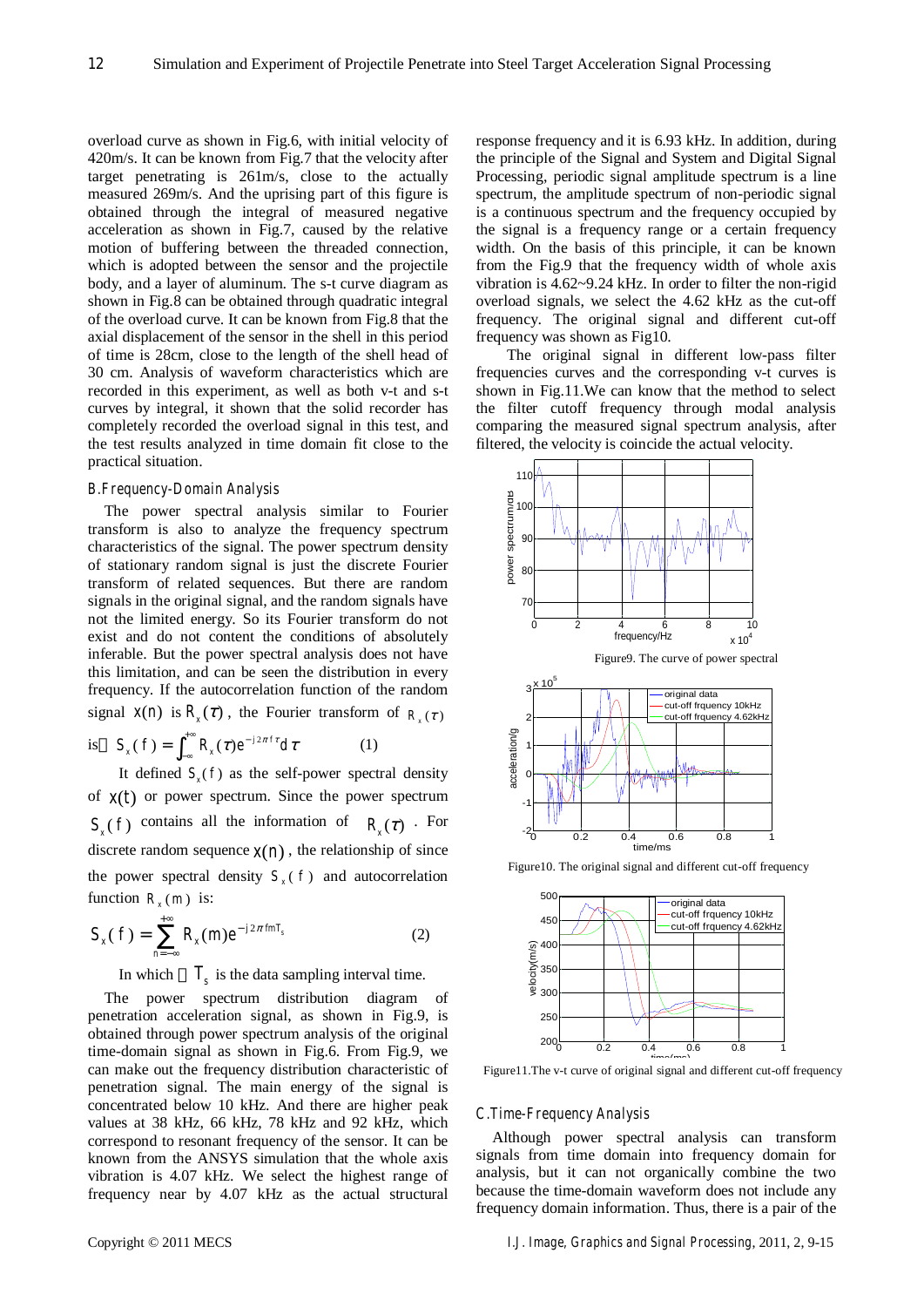most fundamental contradiction in signal analysis: the localization contradictions of time domain and frequency domain. And the acceleration signals during the projectile penetrating steel target is a non-steady signal. So it is important to realize its localization characteristics. It does not enough to analyze it only in time or frequency domain. Basic time-frequency analysis methods include short-time Fourier transform, wavelet analysis, Wigner-Ville distribution and time-frequency distribution series, etc. The wavelet analysis is suitable for processing nonsteady signals.

# *1) Wigner-Ville Distribution Analyze Signal*

The basic purpose to do the time-frequency analysis is to define a time-frequency function. Make that the energy of time t and frequency f can be improved from the basis of short-time Fourier transform, and then to get the ideal method.

Different from the expression of the time-frequency, the substance of Cohen bilinear is to distribute the signal among the time-frequency plane. The Wigner-ville distribution is the basis expression of it.

$$
W(t, f) = \int_{-\infty}^{+\infty} S(t + \frac{\tau}{2}) S^*(t - \frac{\tau}{2}) e^{-j2\pi f \tau} d\tau
$$
 (3)

In the formula, s(t) emerged twice, so it is called bilinear There is no any window function in the formula, so it overcome the contradiction that time resolution ratio and frequency resolution ratio of shorttime Fourier transform pin down. Because of this advantage and some other good characteristics, this distribution has been studied comprehensive. Hilbert transform definition is: '

$$
H[S(t)] = \hat{S}(t) = \frac{1}{\pi} \int \frac{S(t)}{t - t} dt
$$
\n(4)

The analysis signal is:

$$
Z(t) = S(t) + H[S(t)] = S(t) + \frac{1}{\pi} \int \frac{S(t)}{t - t} dt
$$
 (5)

Because of the negative frequency of the analysis signal does not exist, use it as the analysis object, can avoid the frequency confuse and let the sample frequency halved. The definition of Wigner-ville distribution is:

$$
W_z(t, f) = \int_{-\infty}^{+\infty} Z(t + \frac{\tau}{2}) Z^*(t - \frac{\tau}{2}) e^{-j2\pi ft} d\tau
$$
 (6)

Or it is defined in the frequency:

$$
W_z(f,t) = \int_{-\infty}^{+\infty} Z(f + \frac{v}{2}) Z^*(f - \frac{v}{2}) e^{j2\pi vt} dv
$$
 (7)

$$
W_z(f,t) = W_z(t,f)
$$
\n<sup>(8)</sup>

 $Z(f)$  is the Fourier transform of  $z(t)$ .

If we define the signal  $s1(t)$ 's Fourier transform is  $S1(f)$ , s(2)'s is  $S_2(f)$ , then the joint Wigner-Ville of s1 (t) and  $s_2$ (t) distribution is defined as:

$$
W_{S_1 - S_2}(t, f) = \int_{-\infty}^{+\infty} s_1(t + \frac{\tau}{2})s_2^*(t - \frac{\tau}{2})e^{-j2\pi ft}d\tau
$$
  
= 
$$
\int_{-\infty}^{+\infty} S_1(f + \frac{\nu}{2})S_2^*(f - \frac{\nu}{2})e^{j2\pi vt}d\nu
$$
  
(9)



Figure12. Distribution of tfrwv Function of penetration signal in three-dimensional

Fig.12 is the tfrwv function distribution in threedimensional. It is visually showing the distribution relationship corresponding to energy amplitude, time and frequency during the whole penetration, from which we can know that during the time 0.25ms to 0.35ms, its spectrum amplitude is the highest, and the energy of overload signals is mainly concentrated below 10 kHz.

## *2) Wavelet Analysis Signal*

The wavelet analysis method bases on time-scale, which has the characteristic of multi-resolution analysis, is able to mark local characteristics of signals in both time and frequency domains, and the size of whose window is fixed, but its form can change. So it is an analysis method of time-frequency localization with changing time window and frequency window. The definition of wavelet function is: supposing  $\psi(t)$  is a

square integrable function, i.e.  $\psi(t) \in L^2(R)$ , and if its Fourier transform  $\psi(\omega)$  meets the admissibility condition of (10):

$$
C_{\psi} = \int_{R} \frac{|\hat{\psi}(\omega)|}{|\omega|} d\omega < \infty
$$

 $\psi(t)$  is called as basic wavelet or wavelet generating function.

After  $\psi(t)$  has dilatational and translational motions, function  $\psi_*(t)$  can be obtained, as shown in (11):

$$
\psi_{ab}(t) = \frac{1}{\sqrt{|a|}} \psi(\frac{t-b}{a}) \qquad a \cdot and \cdot b \cdot are \cdot real \cdot numbers, a \neq 0
$$
\n(11)

in which a is dilation factor, b is scale factor and  $\psi_{ab}(t)$  is wavelet basis function.

For the discrete signal as (12):

$$
C_{j,k} = \int_{-\infty}^{\infty} f(t) \psi_{j,k}^*(t) dt =  12
$$

Its reconstruction formula is (13):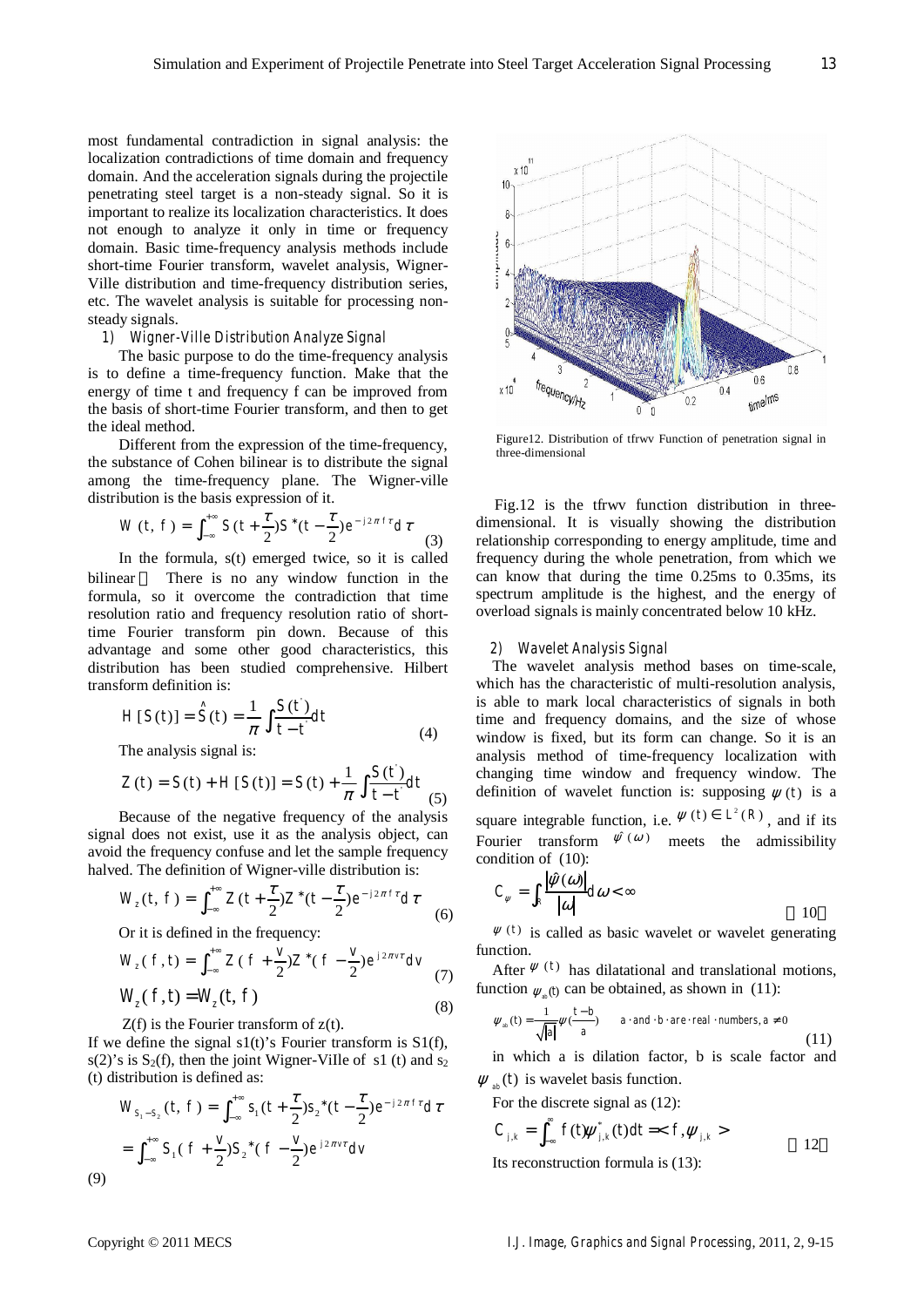$$
f(t) = C \sum_{j=-\infty}^{\infty} \sum_{k=-\infty}^{\infty} C_{j,k} \psi_{j,k}(t)
$$

C is a constant which is nothing to do with signals.

For the measured curve as shown in Fig.6, we use the wavelet toolbox under Matlab, and decompose the signal through db3 wavelet basis. There are 5 layers of the decomposition, the result is as shown in Fig.13, and cfs is discrete wavelet coefficient which is expressed as greyscale map.



Figure13.The wavelet decomposition chart

TABLE II. BANDWIDTH OF WAVELET DECOMPOSITION A

| aı       | a∠       | aЗ       | а4         | aɔ       |
|----------|----------|----------|------------|----------|
| $0 - 50$ | $0 - 25$ | $0-12.5$ | $0 - 6.25$ | 0-3.125  |
| kHz      | kHz      | kHz      | kHz        | $v_{Hz}$ |

TABLE III. BANDWIDTH WAVELET DECOMPOSITION D

|        | d2       | d3      | d4      | d5       |
|--------|----------|---------|---------|----------|
| 50kHz  | 25kHz    | 12.5kHz | 6.25kHz | 3.125kHz |
| 100kHz | $-50kHz$ | 25kHz   | 12.5kHz | 6.25kHz  |

In the decomposition shown in Figure 15, "a" is the approximation of the signal, the corresponding decomposition bandwidth is as shown in Table I, and "d" is the detail of the signal, the corresponding decomposition bandwidth is as shown in Table II. The Group a is the equal of low-pass filter. It can be seen from Figure 15 that there is obvious superposition of various impact vibration signals and noise signals on the original acceleration curve, whose spectrum components can be approximately read out from time. Signals of different spectrum components can be conveniently extracted from the original data. When shell penetrates steel target, the frequencies in d4: (6.25-12.5) kHz have the highest extent, combine with the simulation and timefrequency analysis, we can know that  $d4(6.25-12.5)$  kHz is the axial overall vibration of the projectile. d1, d2, d3 and d5 are high-frequency components.

## V. CONCLUSION

In order to objectively and comprehensively understand dynamic overload characteristics of armorpiercing bullet penetrate into steel target, through the ANSYS simulation, a comprehensive method of signal processing was adopted in this paper. The conclusion is that under special test conditions of this paper, the lowpass filter cutoff signal frequency range is between 4.62  $\sim$  9.24 kHz. The distribution of energy varies with the concrete moment of penetrate into target, includes many high-frequency components, structural response signals of sensor itself and structural response signals of system. The signal can be separated according to requirement. The signal processing method is instructive to the staff studying this kind of engineering problems to realize signal extracting. We suggested that through experiment, simulation and signal processing to get the characteristics when armor-piercing bullet penetrate into steel target with different materials and different thickness further studied. Make intensive study of time-frequency analysis for signals, energy of each band signal, corresponding structural response and transitive relation.

#### **REFERENCES**

- [1] Wendong Zhang. Design method of storage measurement and its application. High Education Press of China; 2002.ISBN:7-04-010432-6. p1-8
- [2] Franco R.A, Ingram J.K. A very high shock data recorder. Conference Proceedings-IEEE SOUTHEASTCON, 1991; vol 1, p503-507
- [3] M.J Forrestal, D.E. Grady. Penetration tests for normal impact into geological targets. International Journal of Solids and Structures, 1982;Vol 18, Issue 3, P229-234
- [4] Wendong Zhang, Lujiang Chen, Jijun Xiong, high g deceleration–time measurement for the penetration into steel target, International Journal of Impact Engineering.2007;34, p436–447
- [5] Ren Huiqi, He Xiang, Liu Ruichao. A STUDY ON THE OVERLOAD CHARACTERISTICS OF PROJECTILE PENETRATING CONCRETE. China Civil Engineering Journal, 2005;vol 38, No.1, p110-116.
- [6] H. Jeong. Analysis of plate wave propagation in anisotropic laminates using a wavelet transform. NDT&E International 2001;Vol 34, p185–190
- [7] Jiayong Tian, Zheng Li, Xianyue Su. Crack detection in beams by wavelet analysis of transient flexural waves, Journal of Sound and Vibration. 2003;Vol 261, p715–727
- [8] A.Bettella, A.Francesconi, D.Pavarin. Application of Wavelet Transform to analyze acceleration signals generated by HVI on thin aluminum plates and allaluminum honeycomb sandwich panels. International Journal of Impact Engineering 2008;Vol 35, p1427–1434.